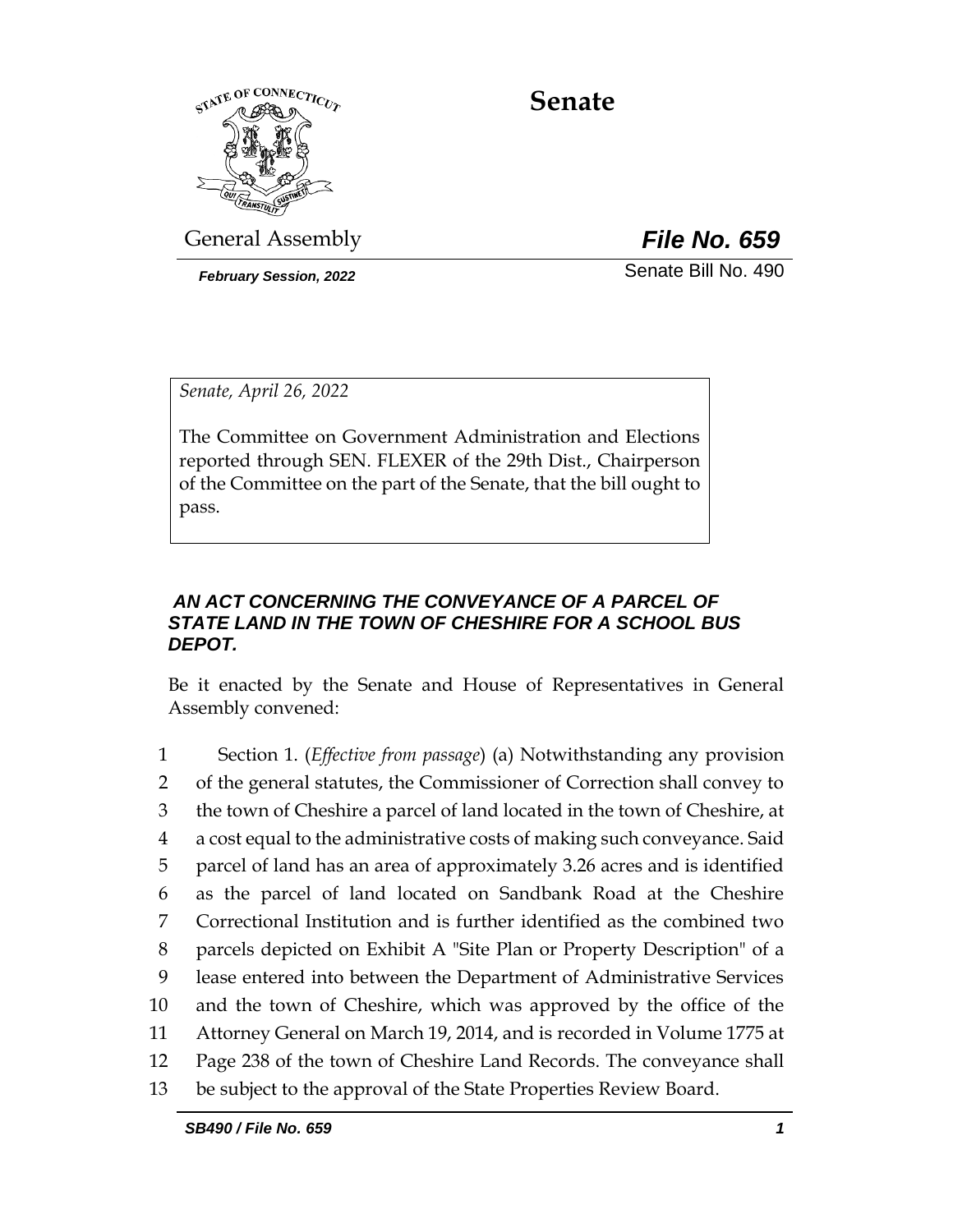|          | <b>SB490</b><br><b>File No. 659</b>                                                                                    |
|----------|------------------------------------------------------------------------------------------------------------------------|
| 14<br>15 | (b) The town of Cheshire shall use said parcel of land for purposes of<br>a school bus depot. If the town of Cheshire: |
| 16       | (1) Does not use said parcel for said purposes;                                                                        |
| 17       | (2) Does not retain ownership of all of said parcel; or                                                                |
| 18       | (3) Leases all or any portion of said parcel,                                                                          |
| 19       | the parcel shall revert to the state of Connecticut.                                                                   |
| 20       | (c) The State Properties Review Board shall complete its review of the                                                 |
| 21       | conveyance of said parcel of land not later than thirty days after it                                                  |
| 22       | receives a proposed agreement from the Department of Correction. The                                                   |
| 23       | land shall remain under the care and control of said department until a                                                |
| 24       | conveyance is made in accordance with the provisions of this section.                                                  |
| 25       | The State Treasurer shall execute and deliver any deed or instrument                                                   |
| 26       | necessary for a conveyance under this section, which deed or instrument                                                |
| 27       | shall include provisions to carry out the purposes of subsection (b) of                                                |
| 28       | this section. The Commissioner of Correction shall have the sole                                                       |
| 29       | responsibility for all other incidents of such conveyance.                                                             |

This act shall take effect as follows and shall amend the following sections:

| Section 1 | trom passage | New section |
|-----------|--------------|-------------|
|-----------|--------------|-------------|

*GAE Joint Favorable*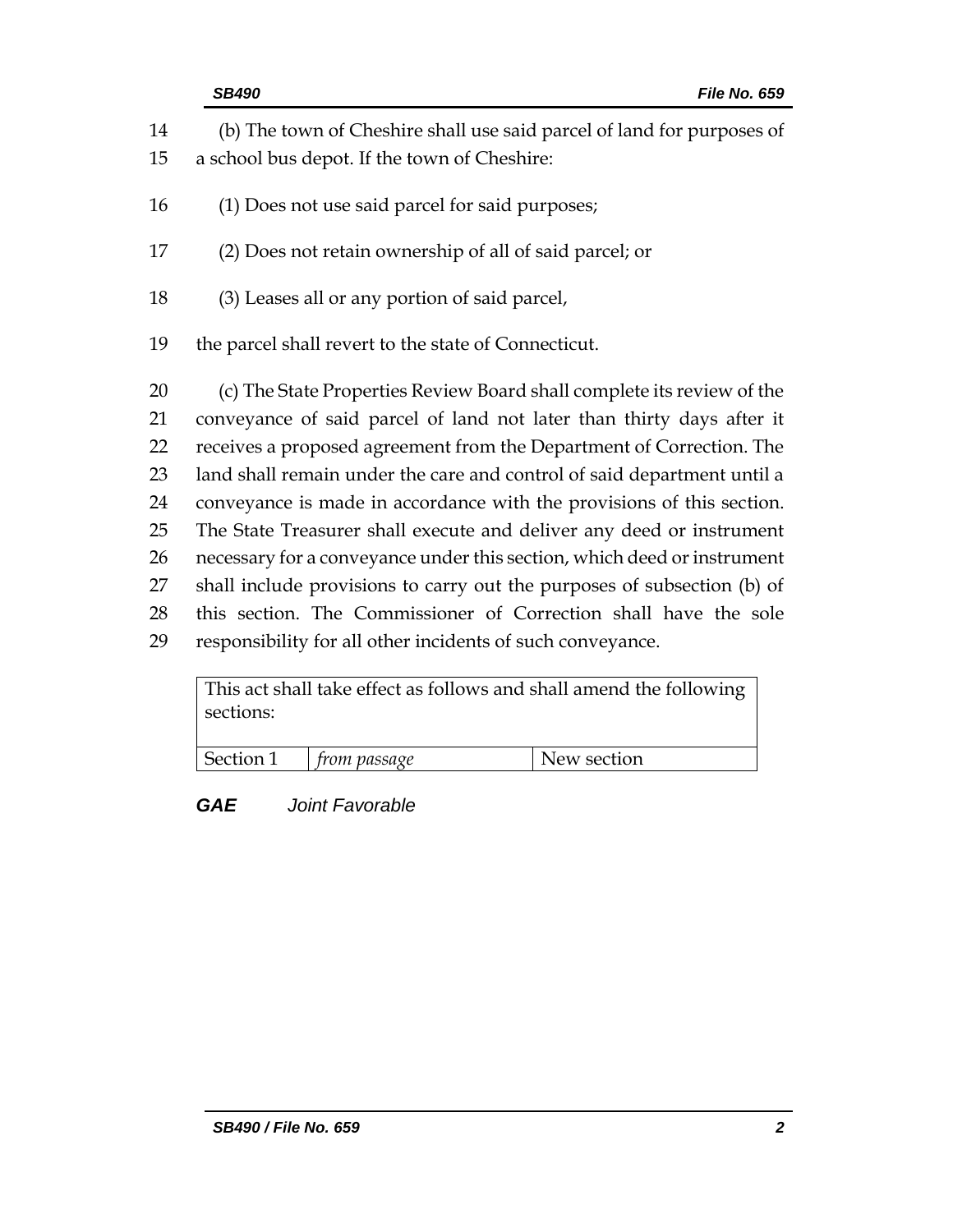*The following Fiscal Impact Statement and Bill Analysis are prepared for the benefit of the members of the General Assembly, solely for purposes of information, summarization and explanation and do not represent the intent of the General Assembly or either chamber thereof for any purpose. In general,*  fiscal impacts are based upon a variety of informational sources, including the analyst's professional *knowledge. Whenever applicable, agency data is consulted as part of the analysis, however final products do not necessarily reflect an assessment from any specific department.*

## *OFA Fiscal Note*

#### *State Impact:*

| <b>Agency Affected</b> | <b>Fund-Effect</b> | FY 23 \$ |
|------------------------|--------------------|----------|
| Correction, Dept.      | GF - Loss of       | 291,894  |
|                        | Asset              |          |

Note: GF=General Fund

#### *Municipal Impact:*

| <b>Municipalities</b> | <b>Effect</b> | FY 23 \$  |
|-----------------------|---------------|-----------|
| Cheshire              | Gain of       | 291,894   |
|                       | Asset         |           |
| Cheshire :            | ∠ost          | See Below |

## *Explanation*

The bill conveys a parcel of land totaling approximately 3.26 acres from the Department of Correction to the town of Cheshire. The state would lose use of the asset (most recently valued at \$291,894). The town of Cheshire would gain use of an asset and pay the administrative costs of the conveyance.

The land conveyance is subject to the review and approval of the State Properties Review Board. The asset would revert to state control if the recipient does not use the land for specified purposes.